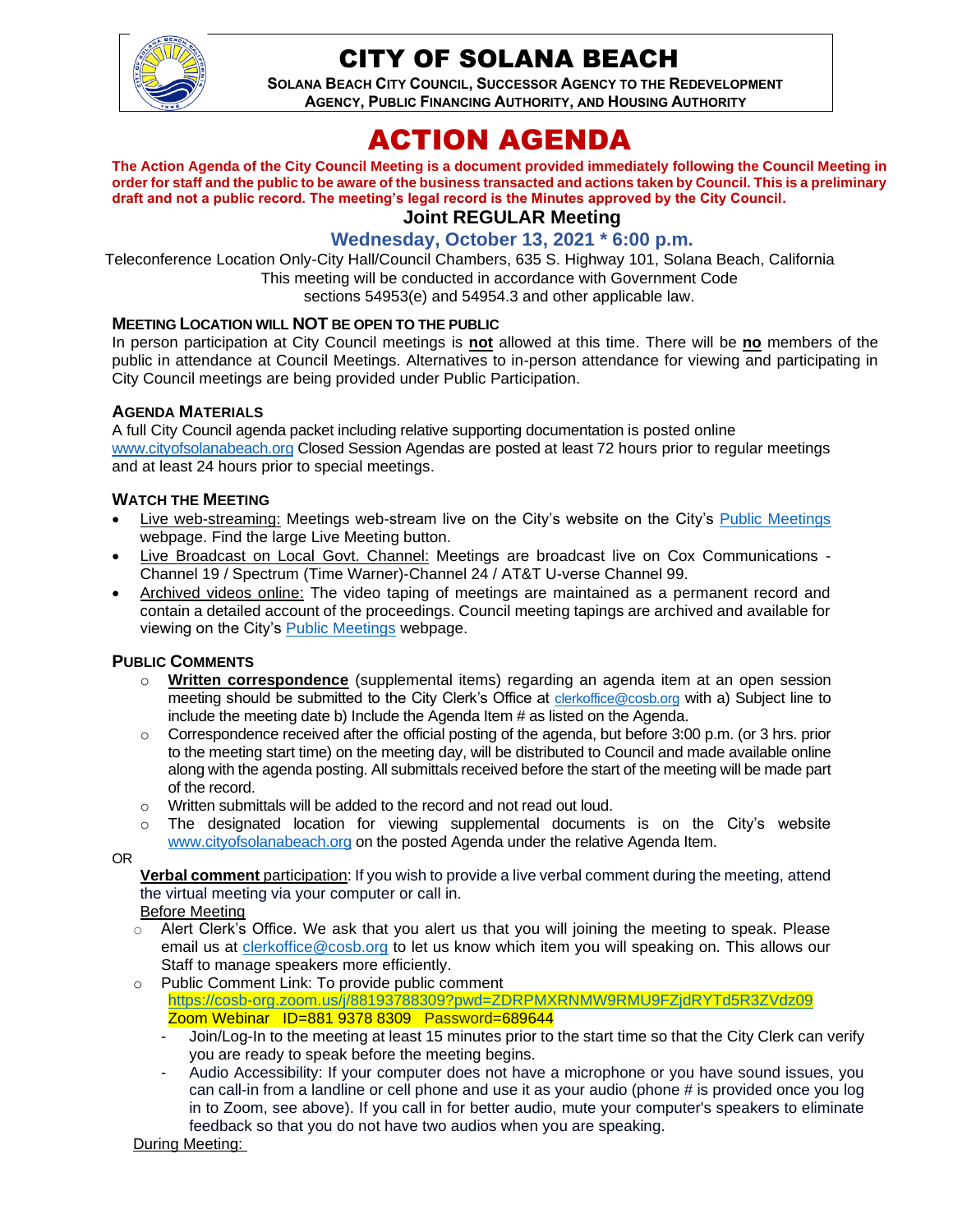- o During each Agenda Item and Oral Communications, attendees will be asked if they would like to speak. Speakers are taken during each agenda item.
- $\circ$  Speakers will be asked to raise their hand (zoom icon under participants can be clicked or on the phone you can dial \*9) if they would like to be called on to speak during each item. We will call on you by your log in name or the last 4 digits of your phone #. When called on by the meeting organizer, we will unmute so you may provide comments for the allotted time. Allotted speaker times are listed under each [Agenda s](https://urldefense.proofpoint.com/v2/url?u=https-3A__www.ci.solana-2Dbeach.ca.us_index.asp-3FSEC-3DF0F1200D-2D21C6-2D4A88-2D8AE1-2D0BC07C1A81A7-26Type-3DB-5FBASIC&d=DwMFaQ&c=euGZstcaTDllvimEN8b7jXrwqOf-v5A_CdpgnVfiiMM&r=1XAsCUuqwK_tji2t0s1uIQ&m=C7WzXfOw2_nkEFMJClT55zZsF4tmIf_7KTn0o1WpYqI&s=3DcsWExM2_nx_xpvFtXslUjphiXd0MDCCF18y_Qy5yU&e=)ection.
- o Choose Gallery View to see the presentations, when applicable.

#### **SPECIAL ASSISTANCE NEEDED** - AMERICAN DISABILITIES ACT TITLE 2

In compliance with the Americans with Disabilities Act of 1990, persons with a disability may request an agenda in appropriate alternative formats as required by Section 202. Any person with a disability who requires a modification or accommodation in order to participate in a meeting should direct such request to the City Clerk's office (858) 720-2400 [clerkoffice@cosb.org](mailto:EMAILGRP-CityClerksOfc@cosb.org) at least 72 hours prior to the meeting.

| <b>CITY COUNCILMEMBERS</b>           |                                        |                                              |                                                   |  |
|--------------------------------------|----------------------------------------|----------------------------------------------|---------------------------------------------------|--|
|                                      | Lesa Heebner, Mayor                    |                                              |                                                   |  |
| <b>Kristi Becker</b><br>Deputy Mayor | <b>Kelly Harless</b><br>Councilmember  | David A. Zito<br>Councilmember<br>District 1 | <b>Jewel Edson</b><br>Councilmember<br>District 3 |  |
| Gregory Wade<br><b>City Manager</b>  | Johanna Canlas<br><b>City Attorney</b> |                                              | Angela Ivey<br><b>City Clerk</b>                  |  |

#### **SPEAKERS:**

See Public Participation on the first page of the Agenda for publication participation options.

#### **READING OF ORDINANCES AND RESOLUTIONS:**

Pursuant to [Solana Beach Municipal Code](https://www.codepublishing.com/CA/SolanaBeach/) Section 2.04.460, at the time of introduction or adoption of an ordinance or adoption of a resolution, the same shall not be read in full unless after the reading of the title, further reading is requested by a member of the Council. If any Councilmember so requests, the ordinance or resolution shall be read in full. In the absence of such a request, this section shall constitute a waiver by the council of such reading.

## **CALL TO ORDER AND ROLL CALL:**

## **CLOSED SESSION REPORT:**

## **FLAG SALUTE:**

#### **PROCLAMATIONS/CERTIFICATES:** *Ceremonial*

- Children's Environmental Health Day
- Honoring Hispanic and Latino Heritage Month

## **APPROVAL OF AGENDA:**

## **COUNCIL ACTION: Approved 5/0**

#### **ORAL COMMUNICATIONS:**

*Note to Public: Refer to Public Participation for information on how to submit public comment.*  This portion of the agenda provides an opportunity for members of the public to address the City Council on items relating to City business and not appearing on today's agenda by having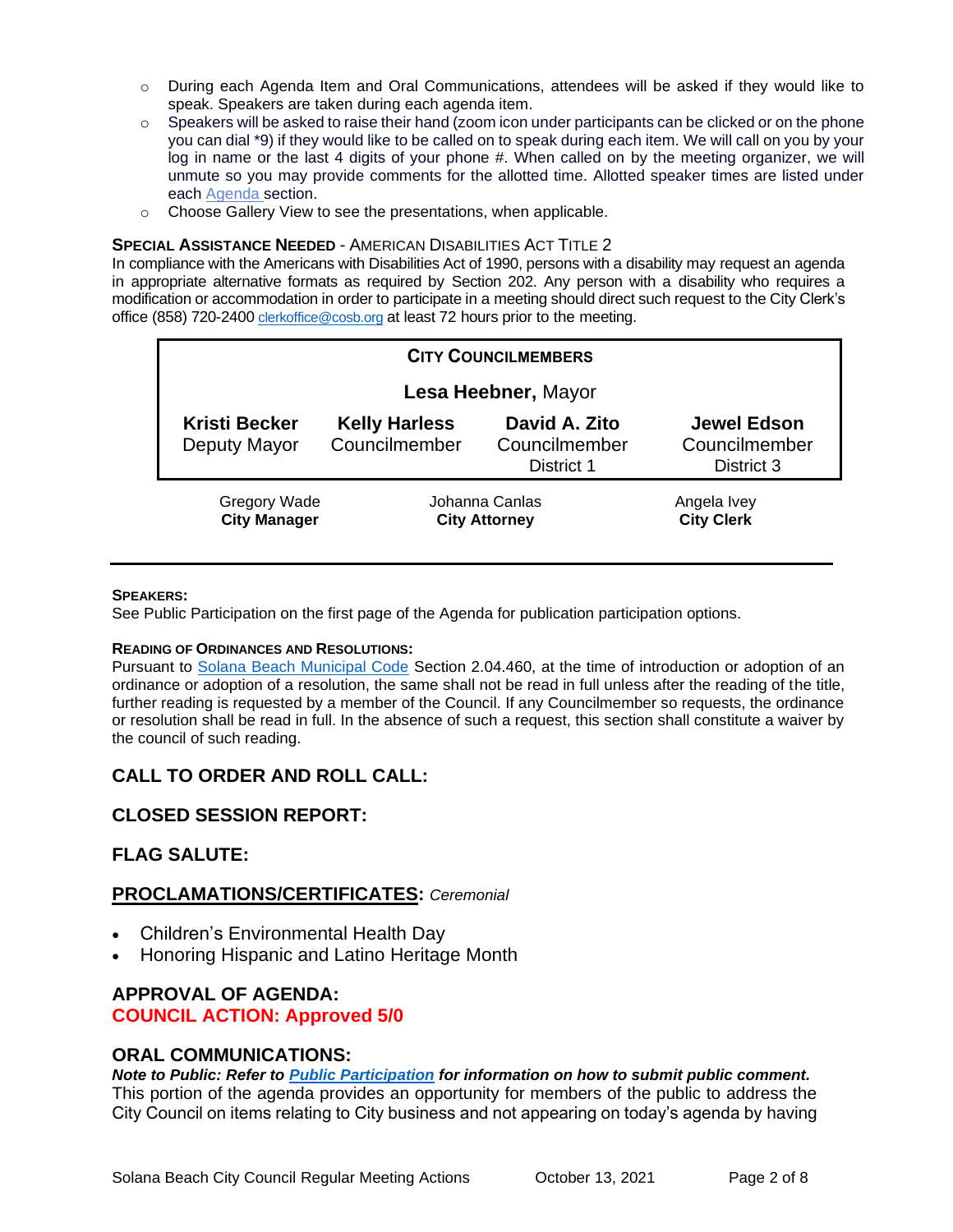submitted written comments for the record to be filed with the record or by registering to join the virtual meeting online to speak live, per the Public Participation instructions on the Agenda. Comments relating to items on this evening's agenda are taken at the time the items are heard. Pursuant to the Brown Act, no action shall be taken by the City Council on public comment items. Council may refer items to the City Manager for placement on a future agenda. The maximum time allotted for each speaker is THREE MINUTES (SBMC 2.04.190).

## **COUNCIL COMMUNITY ANNOUNCEMENTS / COMMENTARY:**

*An opportunity for City Council to make brief announcements or report on their activities. These items are not agendized for official City business with no action or substantive discussion.* 

## **A. CONSENT CALENDAR:** (Action Items) (A.1. - A.7.)

*Note to Public: Refer to Public Participation for information on how to submit public comment.*  Items listed on the Consent Calendar are to be acted in a single action of the City Council unless pulled for discussion.

Any member of the public may address the City Council on an item of concern by submitting written correspondence for the record to be filed with the record or by registering to join the virtual meeting online to speak live, per the Public Participation instructions on the Agenda. The maximum time allotted for each speaker is THREE MINUTES (SBMC 2.04.190).

Those items removed from the Consent Calendar by a member of the Council will be trailed to the end of the agenda, while Consent Calendar items removed by the public will be discussed immediately after approval of the Consent Calendar.

## **A.1. Minutes of the City Council.**

Recommendation: That the City Council

1. Approve the Minutes of the August 25, 2021 City Council meeting.

Approved Minutes

[http://www.ci.solana-beach.ca.us/index.asp?SEC=F0F1200D-21C6-4A88-8AE1-0BC07C1A81A7&Type=B\\_BASIC](http://www.ci.solana-beach.ca.us/index.asp?SEC=F0F1200D-21C6-4A88-8AE1-0BC07C1A81A7&Type=B_BASIC) **COUNCIL ACTION: Approved 5/0**

**A.2. Register Of Demands.** (File 0300-30)

Recommendation: That the City Council

1. Ratify the list of demands for September 4, 2021 – September 24, 2021.

#### [Item A.2. Report \(click here\)](https://solanabeach.govoffice3.com/vertical/Sites/%7B840804C2-F869-4904-9AE3-720581350CE7%7D/uploads/Item_A.2._Report_(click_here)_-_10-13-21_O.pdf)

*Posted Reports & Supplemental Docs contain records up to the cut off time, prior to the start of the meeting, for processing new submittals. The final official record containing handouts, PowerPoints, etc. can be obtained through a Records Request to the City Clerk's Office.*

**COUNCIL ACTION: Approved 5/0**

#### **A.3. General Fund Budget Adjustments for Fiscal Year 2021/2022.** (File 0330-30)

Recommendation: That the City Council

1. Receive the report listing changes made to the Fiscal Year 2021/2022 [General Fund Adopted Budget.](https://solanabeach.govoffice3.com/vertical/Sites/%7B840804C2-F869-4904-9AE3-720581350CE7%7D/uploads/Item_A.3._Report_(click_here)_-_10-13-21_O.pdf)

```
COUNCIL ACTION: Approved 5/0
```
[Item A.3. Report \(click here\)](https://solanabeach.govoffice3.com/vertical/Sites/%7B840804C2-F869-4904-9AE3-720581350CE7%7D/uploads/Item_A.3._Report_(click_here)_-_10-13-21_O.pdf)

*Posted Reports & Supplemental Docs contain records up to the cut off time, prior to the start of the meeting, for processing new submittals. The final official record containing handouts, PowerPoints, etc. can be obtained through a Records Request to the City Clerk's Office.*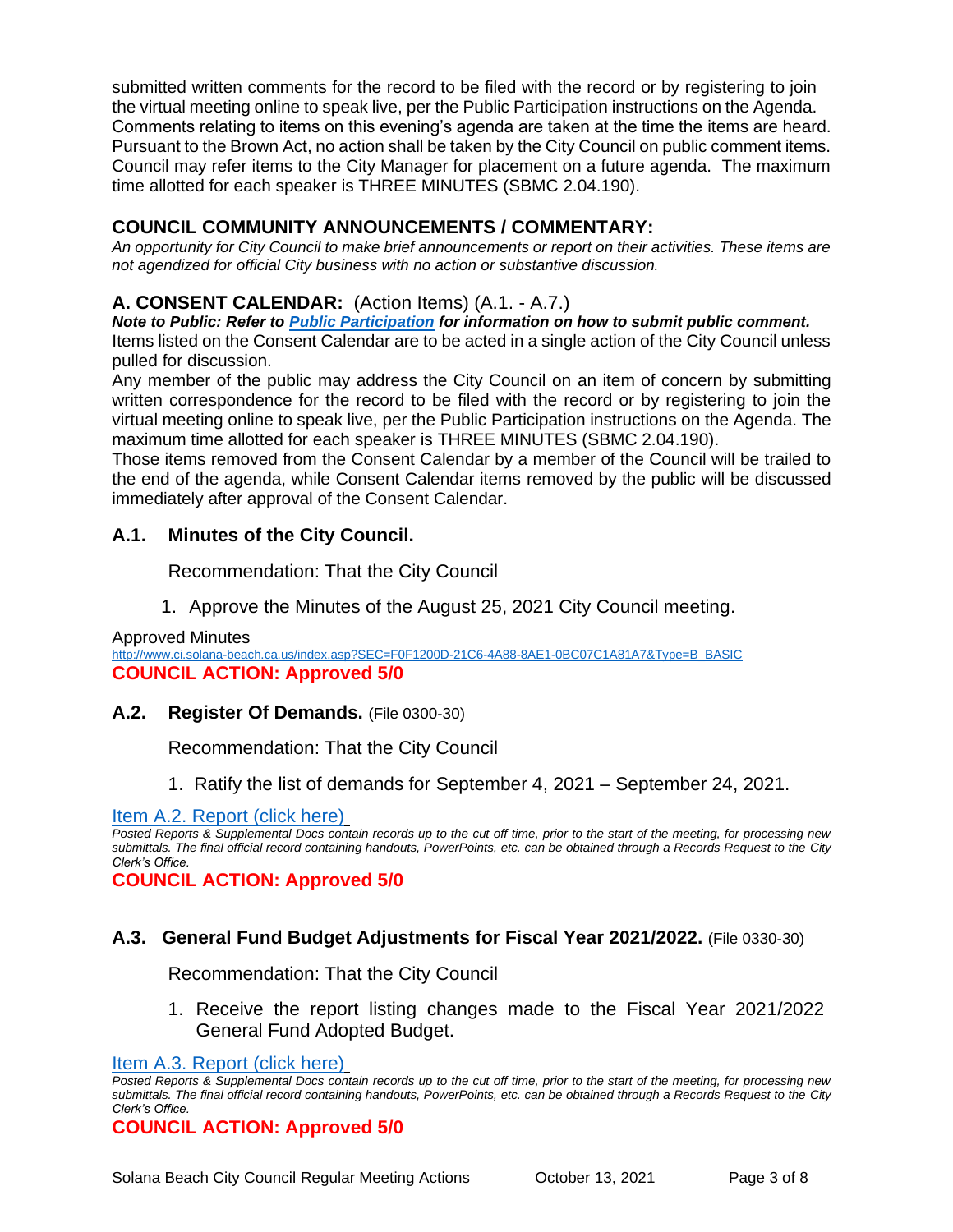## **A.5. Local Emergency Teleconferencing.** (File 0240-25)

Recommendation: That the City Council

1. Adopt **Resolution 2021-120** authorizing remote teleconference meetings of the legislative bodies of the City for the period of October 13, 2021 through November 12, 2021 pursuant to the new provisions of the Brown Act.

[Item A.5. Report \(click here\)](https://solanabeach.govoffice3.com/vertical/Sites/%7B840804C2-F869-4904-9AE3-720581350CE7%7D/uploads/Item_A.5._Report_(click_here)_-_10-13-21_O.pdf)

*Posted Reports & Supplemental Docs contain records up to the cut off time, prior to the start of the meeting, for processing new submittals. The final official record containing handouts, PowerPoints, etc. can be obtained through a Records Request to the City Clerk's Office.*

**COUNCIL ACTION: Approved 5/0**

**A.6. Americans with Disabilities Act (ADA) Pedestrian Ramps – Notice of Completion.** (File 0820-20)

Recommendation: That the City Council

- 1. Adopt **Resolution 2021-118:**
	- a. Authorizing the City Council to accept, as complete, the ADA Pedestrian Ramps, Bid No. 2021-02, constructed by PAL General Engineering.
	- b. Authorizing the City Clerk to file a Notice of Completion.

[Item A.6. Report \(click here\)](https://solanabeach.govoffice3.com/vertical/Sites/%7B840804C2-F869-4904-9AE3-720581350CE7%7D/uploads/Item_A.6._Report_(click_here)_-_10-13-21_O.pdf)

*Posted Reports & Supplemental Docs contain records up to the cut off time, prior to the start of the meeting, for processing new submittals. The final official record containing handouts, PowerPoints, etc. can be obtained through a Records Request to the City Clerk's Office.*

**COUNCIL ACTION: Approved 5/0**

**A.7. Citywide Janitorial Services.** (File 0700-20)

Recommendation: That the City Council

1. Adopt **Resolution 2021-110** authorizing the City Manager to execute an amendment to the Professional Services Agreement with California Office Cleaning, Inc., in an amount not to exceed \$132,772, for Citywide Janitorial Services.

#### [Item A.7. Report \(click here\)](https://solanabeach.govoffice3.com/vertical/Sites/%7B840804C2-F869-4904-9AE3-720581350CE7%7D/uploads/Item_A.7._Report_(click_here)_-_10-13-21_O.pdf)

*Posted Reports & Supplemental Docs contain records up to the cut off time, prior to the start of the meeting, for processing new submittals. The final official record containing handouts, PowerPoints, etc. can be obtained through a Records Request to the City Clerk's Office.*

#### **COUNCIL ACTION: Approved 5/0**

## **B. PUBLIC HEARINGS:** (B.1. – B.3.)

*Note to Public: Refer to Public Participation for information on how to submit public comment.* 

Any member of the public may address the City Council on an item of concern by submitting written correspondence for the record to be filed with the record or by registering to join the virtual meeting online to speak live, per the Public Participation instructions on the Agenda. The maximum time allotted for each speaker is THREE MINUTES (SBMC 2.04.190).

An applicant or designee(s) for a private development/business project, for which the public hearing is being held, is allotted a total of fifteen minutes to speak, as per SBMC 2.04.210. A portion of the fifteen minutes may be saved to respond to those who speak in opposition. All other speakers have three minutes each.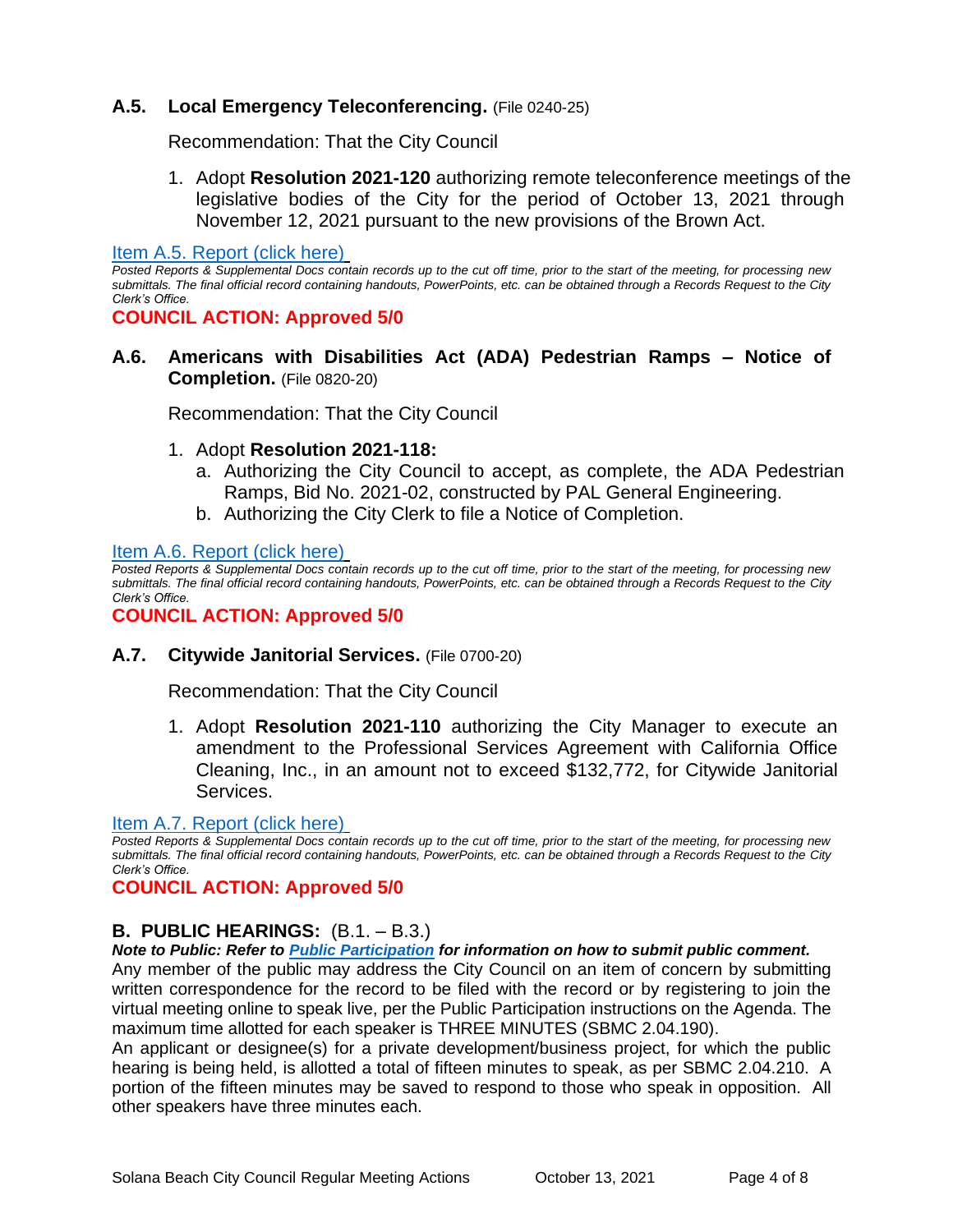After considering all of the evidence, including written materials and oral testimony, the City Council must make a decision supported by findings and the findings must be supported by substantial evidence in the record.

## **B.1. Public Hearing: 432 Dell Court., Applicant: Jutronich, Case: DRP20-011, SDP20-015.** (File 0600-40)

The proposed project could be found to be consistent with the General Plan and the underlying SBMC could be found, as conditioned, to meet the discretionary findings required as discussed in this report to approve a DRP. Therefore, Staff recommends that the City Council:

- 1. Conduct the Public Hearing: Open the Public Hearing, Report Council Disclosures, Receive Public Testimony, and Close the Public Hearing.
- 2. Find the project exempt from the California Environmental Quality Act pursuant to Section 15303 of the State CEQA Guidelines; and
- 3. If the City Council makes the requisite findings and approves the project, adopt **Resolution 2021-116** conditionally approving a DRP and SDP to allow for the construction of a first- and second-story addition and remodel to an existing one-story, single-family residence with an attached garage at 432 Dell Court.

#### [Item B.1. Report \(click here\)](https://solanabeach.govoffice3.com/vertical/Sites/%7B840804C2-F869-4904-9AE3-720581350CE7%7D/uploads/Item_B.1._Report_(click_here)_-_10-13-21_O.pdf)

*Posted Reports & Supplemental Docs contain records up to the cut off time, prior to the start of the meeting, for processing new submittals. The final official record containing handouts, PowerPoints, etc. can be obtained through a Records Request to the City Clerk's Office.*

#### **COUNCIL ACTION: Approved 5/0**

## **B.2. Public Hearing: 181 South Nardo Avenue., Applicant: Yates, Case: DRP21- 002, SDP21-003.** (File 0600-40)

The proposed project could be found to be consistent with the General Plan and the underlying SBMC could be found, as conditioned, to meet the discretionary findings required as discussed in this report to approve a DRP. Therefore, Staff recommends that the City Council:

- 1. Conduct the Public Hearing: Open the Public Hearing, Report Council Disclosures, Receive Public Testimony, and Close the Public Hearing.
- 2. Find the project exempt from the California Environmental Quality Act pursuant to Section 15303 of the State CEQA Guidelines; and
- 3. If the City Council makes the requisite findings and approves the project, adopt **Resolution 2021-117** conditionally approving a DRP and SDP to allow for the construction of a first-story remodel and new second-story addition to an existing one-story, single-family residence with an attached garage at 181 South Nardo Avenue, Solana Beach.

#### [Item B.2. Report \(click here\)](https://solanabeach.govoffice3.com/vertical/Sites/%7B840804C2-F869-4904-9AE3-720581350CE7%7D/uploads/Item_B.2._Report_(click_here)_-_10-13-21_O.pdf)

*Posted Reports & Supplemental Docs contain records up to the cut off time, prior to the start of the meeting, for processing new submittals. The final official record containing handouts, PowerPoints, etc. can be obtained through a Records Request to the City Clerk's Office.*

**COUNCIL ACTION: Approved 5/0**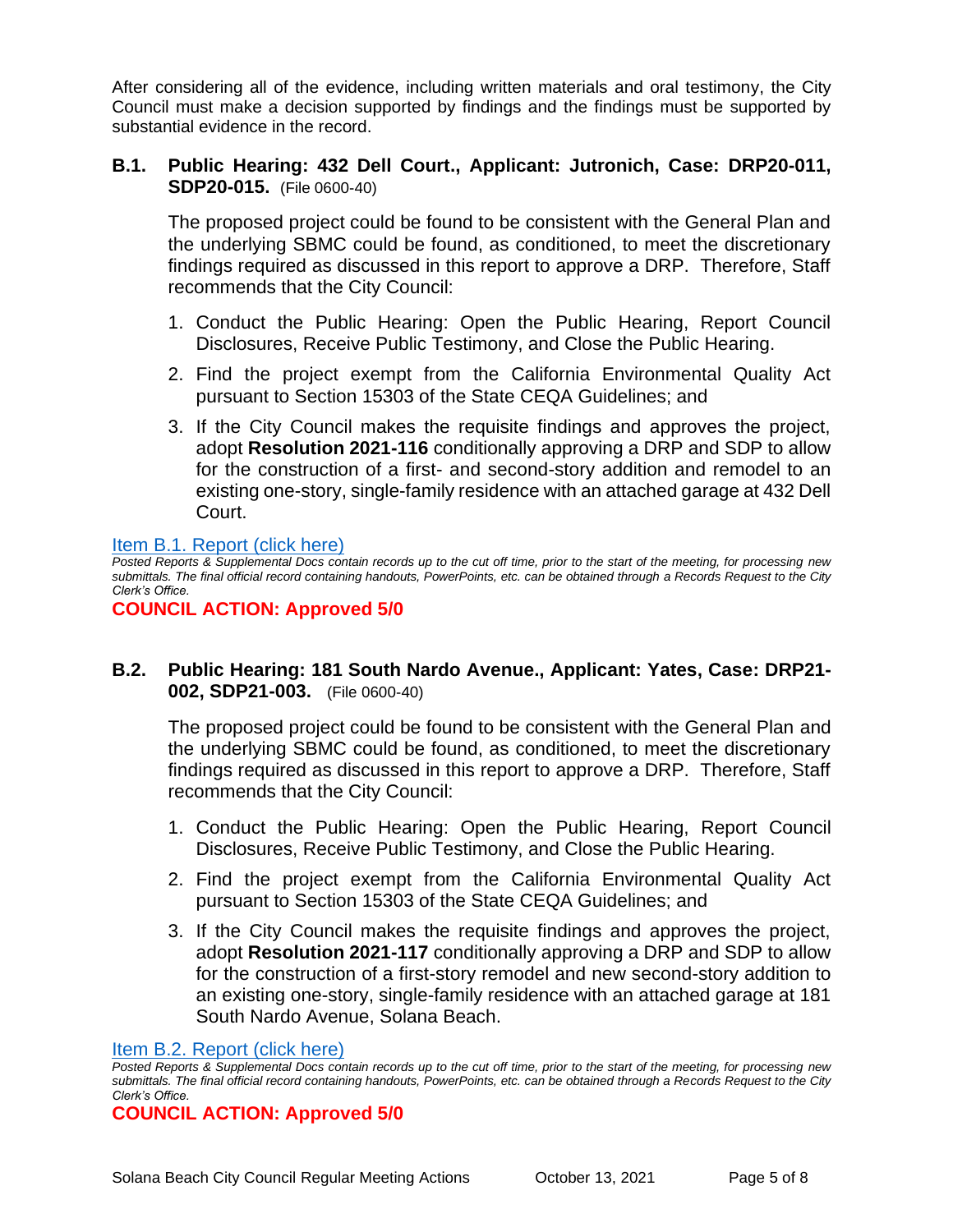## **B.3. Public Hearing: 529 Pacific Avenue, Applicant: Pollock, Case: DRP19-010.**  (File 0600-40)

The proposed project meets the minimum objective requirements under the LUP, SBMC, is consistent with the General Plan and may be found, as conditioned, to meet the discretionary findings required as discussed in this report to approve a DRP. Therefore, Staff recommends that the City Council:

- 1. Conduct the Public Hearing: Open the Public Hearing, Report Council Disclosures, Receive Public Testimony, and Close the Public Hearing.
- 2. Find the project exempt from the California Environmental Quality Act pursuant to Section 15303 of the State CEQA Guidelines; and
- 3. If the City Council makes the requisite findings and approves the project, adopt **Resolution 2021-102** conditionally approving an addition and an interior remodel of an existing single-story residence on property at 529 Pacific Avenue.

#### [Item B.3. Report \(click here\)](https://solanabeach.govoffice3.com/vertical/Sites/%7B840804C2-F869-4904-9AE3-720581350CE7%7D/uploads/Item_B.3._Report_(click_here)_-_10-13-21_O.pdf)

[Item B.3. Supplemental Docs \(added 10-13-21 at 11:15am\)](https://solanabeach.govoffice3.com/vertical/Sites/%7B840804C2-F869-4904-9AE3-720581350CE7%7D/uploads/Item_B.3._Supplemental_Docs_(10-13_at_11am)_-_O.pdf)

*Posted Reports & Supplemental Docs contain records up to the cut off time, prior to the start of the meeting, for processing new submittals. The final official record containing handouts, PowerPoints, etc. can be obtained through a Records Request to the City Clerk's Office.*

**COUNCIL ACTION: Approved 4/1** (Noes-Zito)

## **C. STAFF REPORTS: (C.1.)**

*Note to Public: Refer to Public Participation for information on how to submit public comment.*  Any member of the public may address the City Council on an item of concern by submitting written correspondence for the record to be filed with the record or by registering to join the virtual meeting online to speak live, per the Public Participation instructions on the Agenda. The maximum time allotted for each speaker is THREE MINUTES (SBMC 2.04.190).

#### **C.1. Permanent Art Acquisition & Installation: Pinion.** (File 0910-45)

Recommendation: That the City Council

- 1. Adopt **Resolution 2021-121** authorizing the purchase of the *Pinion* as a permanent art piece in the City's art collection, including the necessary expenses required to remove the art piece for refurbishment and replace it back in the same location, as well as construct a new permanent base and aesthetic upgrades at the location for a not to exceed amount of \$35,000.
- 2. Appropriate \$35,000 to the Improvements expenditure account from the Public Arts Reserve in the TOT Coastal Visitors Fund.

[Item C.1. Report \(click here\)](https://solanabeach.govoffice3.com/vertical/Sites/%7B840804C2-F869-4904-9AE3-720581350CE7%7D/uploads/Item_C.1._Report_(click_here)_-_10-13-21_O.pdf)

*Posted Reports & Supplemental Docs contain records up to the cut off time, prior to the start of the meeting, for processing new submittals. The final official record containing handouts, PowerPoints, etc. can be obtained through a Records Request to the City Clerk's Office.*

**COUNCIL ACTION: Approved 5/0**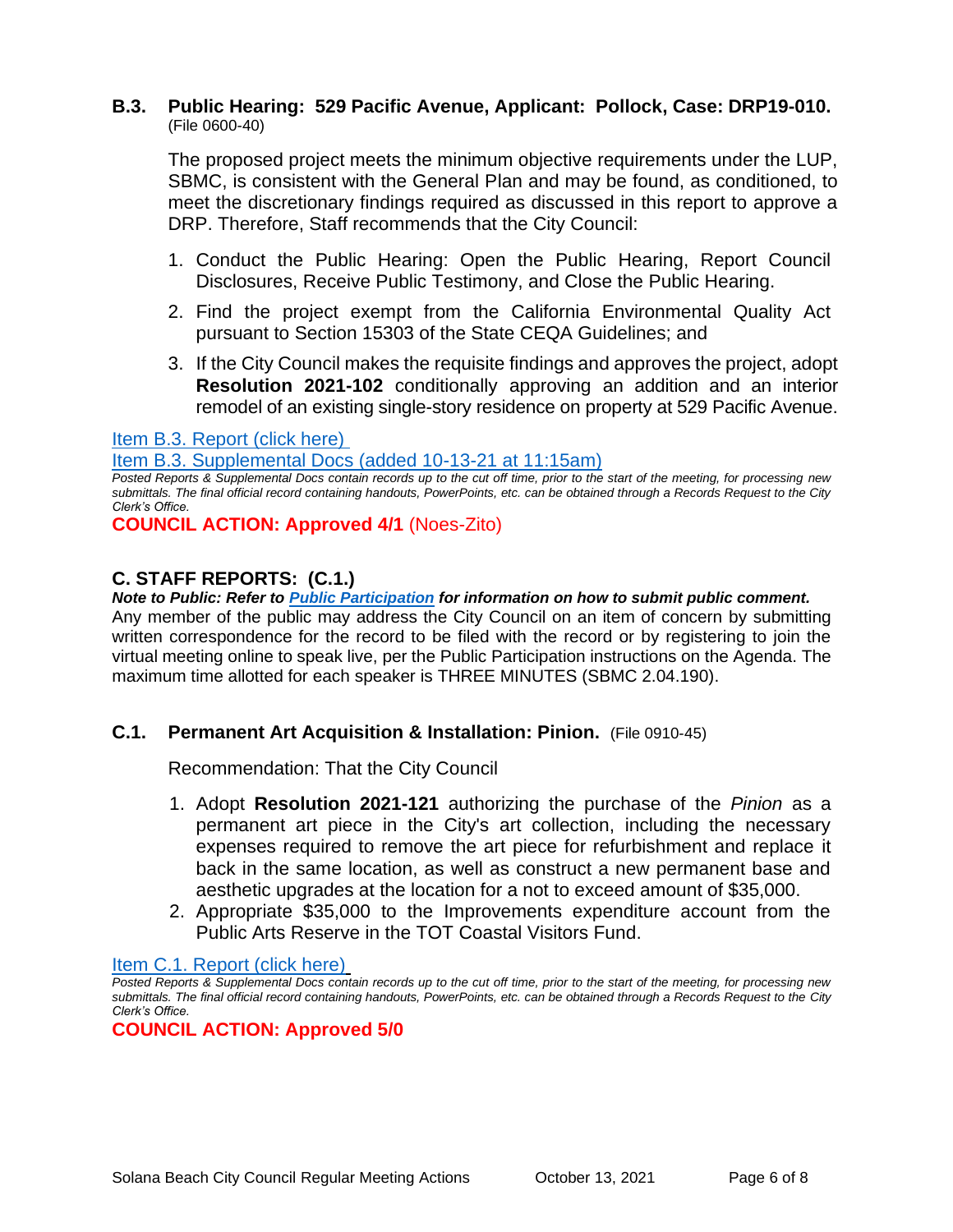## **A.4. 2021/22 Street Maintenance and Repairs Project.** (File 0820-35)

Recommendation: That the City Council

## 1. Adopt **Resolution 2021-119:**

- a. Approving the list of streets scheduled for maintenance and repairs as part of the 2021/22 Street Maintenance and Repairs Project.
- b. Authorizing the City Engineer to advertise for construction bids for the 2021/22 Street Maintenance and Repairs Project.

#### [Item A.4. Report \(click here\)](https://solanabeach.govoffice3.com/vertical/Sites/%7B840804C2-F869-4904-9AE3-720581350CE7%7D/uploads/Item_A.4._Report_(click_here)_-_10-13-21_O.pdf)

*Posted Reports & Supplemental Docs contain records up to the cut off time, prior to the start of the meeting, for processing new submittals. The final official record containing handouts, PowerPoints, etc. can be obtained through a Records Request to the City Clerk's Office.*

**COUNCIL ACTION: Approved 5/0 and adding an additional \$200,000 to the bid scope.** 

## **WORK PLAN COMMENTS:**

*Adopted June 23, 2021*

## **COMPENSATION & REIMBURSEMENT DISCLOSURE:**

GC: Article 2.3. Compensation: 53232.3. (a) Reimbursable expenses shall include, but not be limited to, meals, lodging, and travel. 53232.3 (d) Members of a legislative body shall provide brief reports on meetings attended at the expense of the local agency "*City*" at the next regular meeting of the legislative body.

## **COUNCIL COMMITTEE REPORTS:** [Council Committees](https://www.ci.solana-beach.ca.us/index.asp?SEC=584E1192-3850-46EA-B977-088AC3E81E0D&Type=B_BASIC)

### **REGIONAL COMMITTEES: (outside agencies, appointed by this Council)**

- a. City Selection Committee (meets twice a year) Primary-Heebner, Alternate-Edson
- b. Clean Energy Alliance (CEA) JPA: Primary-Becker, Alternate-Zito
- c. County Service Area 17: Primary- Harless, Alternate-Edson
- d. Escondido Creek Watershed Authority: Becker /Staff (no alternate).
- e. League of Ca. Cities' San Diego County Executive Committee: Primary-Becker, Alternate-Harless. Subcommittees determined by its members.
- f. League of Ca. Cities' Local Legislative Committee: Primary-Harless, Alternate-Becker
- g. League of Ca. Cities' Coastal Cities Issues Group (CCIG): Primary-Becker, Alternate-**Harless**
- h. North County Dispatch JPA: Primary-Harless, Alternate-Becker
- i. North County Transit District: Primary-Edson, Alternate-Harless
- j. Regional Solid Waste Association (RSWA): Primary-Harless, Alternate-Zito
- k. SANDAG: Primary-Heebner, 1<sup>st</sup> Alternate-Zito, 2<sup>nd</sup> Alternate-Edson. Subcommittees determined by its members.
- l. SANDAG Shoreline Preservation Committee: Primary-Becker, Alternate-Zito
- m. San Dieguito River Valley JPA: Primary-Harless, Alternate-Becker
- n. San Elijo JPA: Primary-Zito, Primary-Becker, Alternate-City Manager
- o. 22<sup>nd</sup> Agricultural District Association Community Relations Committee: Primary-Edson, Primary-Heebner

## **STANDING COMMITTEES: (All Primary Members)** *(Permanent Committees)*

- a. Business Liaison Committee Zito, Edson.
- b. Fire Dept. Management Governance & Organizational Evaluation Harless, Edson
- c. Highway 101 / Cedros Ave. Development Committee Edson, Heebner
- d. Parks and Recreation Committee Zito, Harless
- e. Public Arts Committee Edson, Heebner